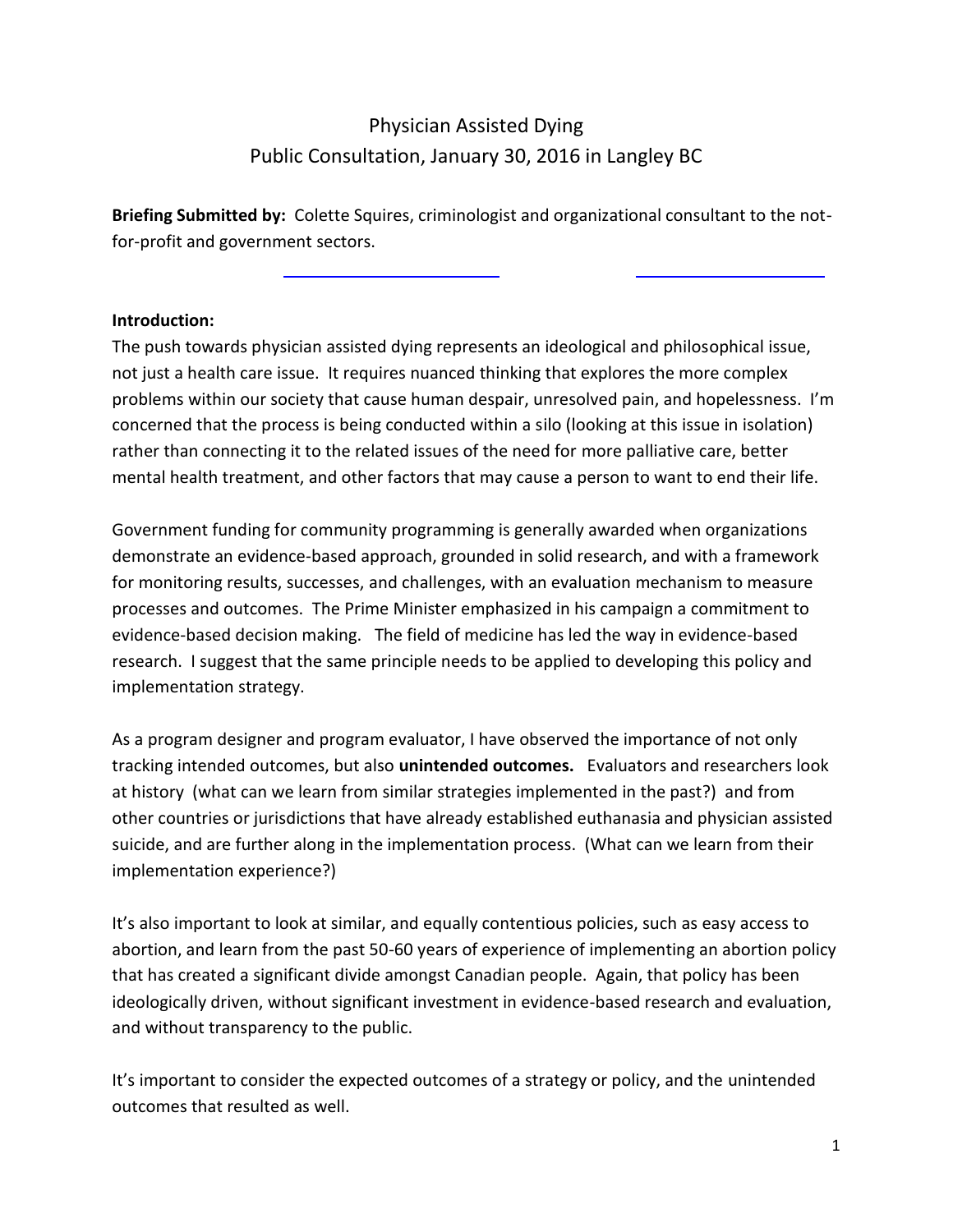**Example of a positive unintended outcome**: building wells for clean water in the centre of a village can reduce rates of sexual assault and violence against young girls who were formerly compelled to leave the safety of the village to fetch water. The well was originally seen as a health strategy to provide clean water; the lowered rate of sexual violence is an unintended positive outcome.

**Example of a negative unintended outcome:** providing easy access to abortion was originally developed as a health and equality strategy for women. An unintended negative outcome that diminished women's equality is the use of abortion for gender selection, to kill females in favour of males.

Those who supported the legalization of abortion in the 1960's and 1970's likely did not anticipate the use of abortion for gendercide, coercive/forced abortions, abortion as normalized retroactive birth control, or that abortion would be used to allow men to avoid their responsibilities toward their partner's pregnancy, or to hide/cover up sexual abuse of minors or rape. In the 1950's and 1960's it was not widely anticipated that Canada would eventually face "demographic winter" caused by declining birth rates, influenced in part by approximately 100,000 abortions per year in Canada, compelling the need for aggressive immigration policies to replace the declining population.

The process of granting abortions began with tight controls and physician oversight, but within a few years was normalized and socially acceptable, and that oversight was removed. Considered currently as a "personal right" it is now considered to be the decision of the individual, with very little input from the medical profession apart from providing the procedure. This may account for the development of the unintended outcomes listed above.

Other historical situations from the  $20<sup>th</sup>$  century that are worthy of consideration:

 Interest in eugenics in North America and Europe, and where that led Nazi Germany (they began with euthanasia of the "weak" and transitioned to widespread killing of Jews and others considered socially undesirable, included those who were mentally handicapped or physically disabled)

# *It will be very important for the current government to respond to this issue in a thoughtful way that will preclude unintended outcomes that may parallel what has happened with abortion policy.*

*Recommendation: If this is implemented, it should be accompanied by an evaluation and monitoring process that includes longitudinal data collected in an unbiased, transparent way.*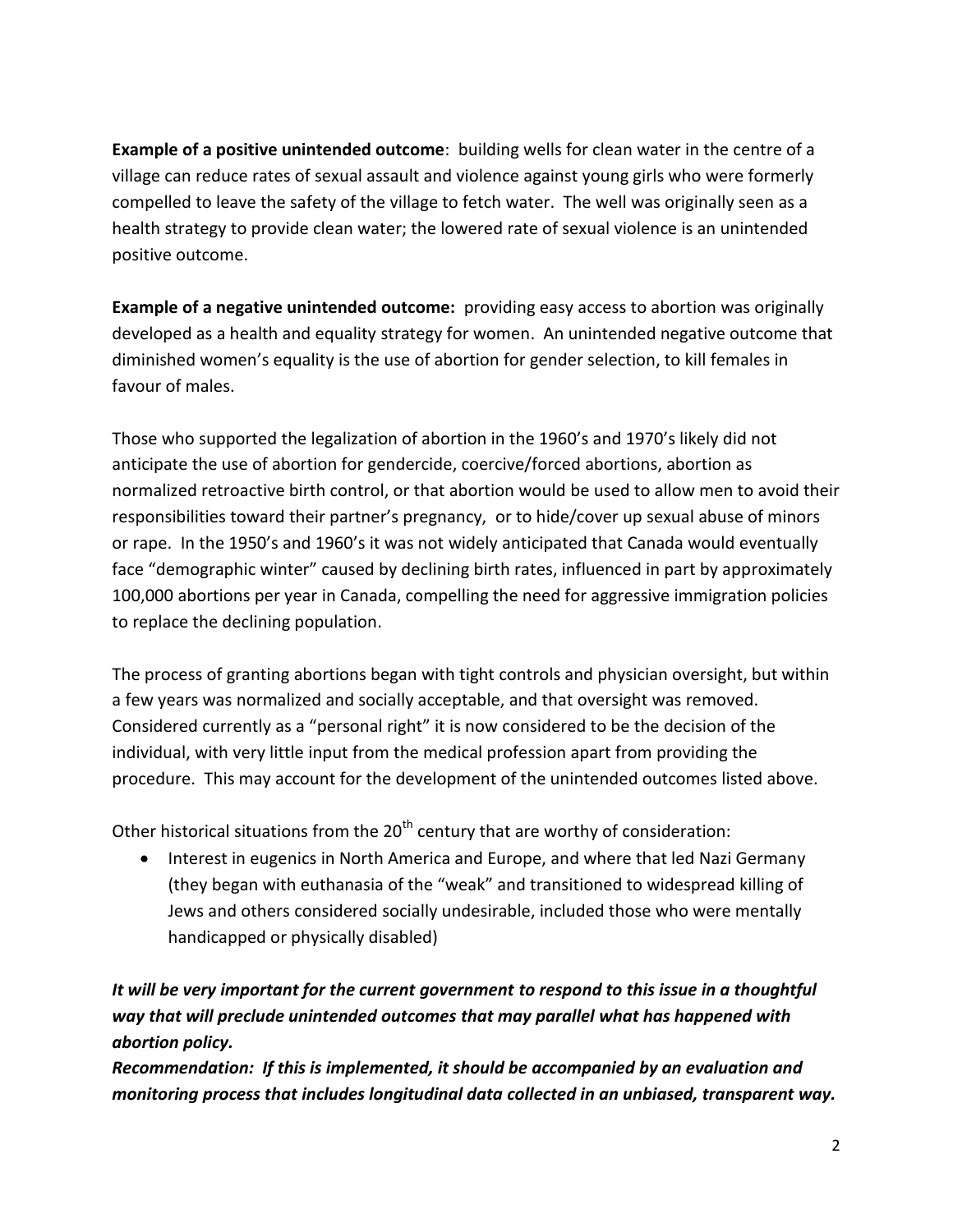# **Challenges that must be addressed:**

Individuals may request physician assisted dying as their solution when they can no longer cope and their suffering is now overwhelming . This may be exacerbated by:

- Inadequate medical care
- Lack of palliative care
- Inadequate training for doctors in pain management and end-of-life care
- Lack of research and cures for existing medical problems (why not invest in curing the disease, rather than killing the person who has the disease?)
- Patient challenges, such as lack of hope, lack of options, lack of loving/caring relationships, lack of emotional support

#### **Recommendations:**

- Instead of providing death, address the underlying factors that are behind their decision to die
- Governments should invest tax money into policies/programs that enhance living and human flourishing – that foster wellbeing and increase the quality of life, rather than promoting death. Investing money into "death clinics" can become utilitarian, expedient, and a low cost mechanism to deal with health problems. It can be co-opted by those who see this as a potential money-maker, creating a conflict of interest between patient welfare and the financial gain of the clinic, as has been observed in abortion clinics in the United States. This runs counter to the spirit and nature of what Canada has always stood for, and contrary to the compassionate underpinnings of social welfare thinking that guides our health system.
- If a person is terminally ill and in the final stages of living, provide palliative support to enable them to die with dignity and without suffering. This must be available to every Canadian no matter where they live. In nations where palliative care is abundantly available, there is less impetus to encourage physician assisted dying.
- Invest serious money into curing cancer (not "managing" cancer), and other illnesses and health problems that show up frequently in the list of ailments that may cause a person to ask for physician assisted dying

# **Mental Health Challenges and Physician Assisted Dying**

 Depression frequently causes people to experience suicidal ideation. This requires excellence in mental health care as a response strategy, not physician-assisted death. This is a curable condition, regardless of what the person may feel at the time.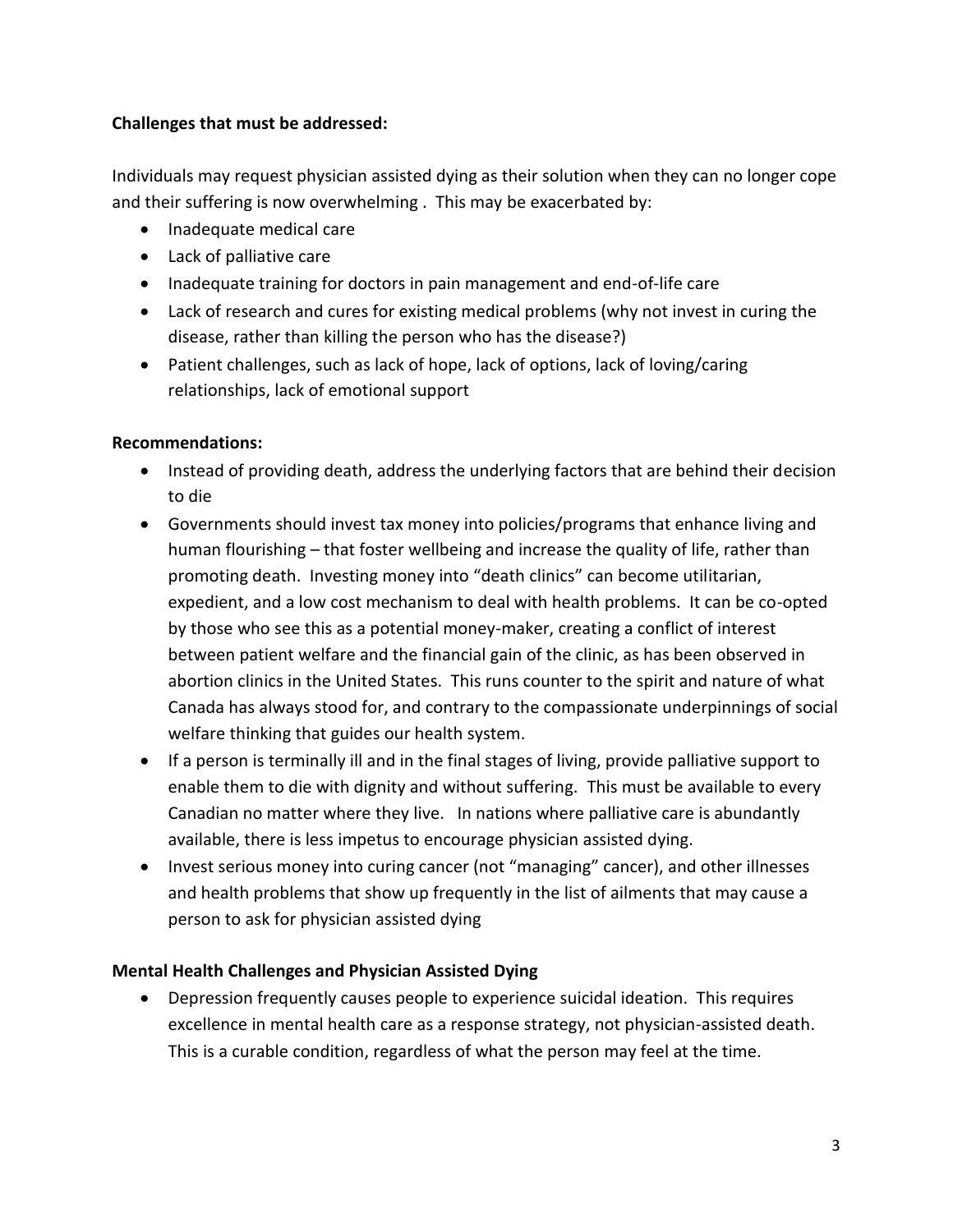#### **Recommendations:**

- We are only in the infancy stage of understanding the workings of the human brain. Invest seriously in research that will help improve the mental health of Canadians, and strategies/initiatives that address the risk factors for mental illness, social alienation, and other factors that decrease human resilience and increase vulnerability.
- Currently, depression is treated primarily with drugs. This is an incomplete, inadequate response. We need to do better than this, with holistic approaches that foster wellness and human thriving. How can we better address the stressors that are increasing mental health problems amongst children, youth, and adults at such a great rate? How can we be more proactive and responsive to help people recover, rather than waiting until someone wants to die?

# **Freedom of Conscience**

- Physician-assisted death runs contrary to the ethical practice of doctors who want to promote health and life where they can, and who prefer to provide excellent end-of-life care within a palliative framework. Our Charter of Rights guarantees freedom of conscience; this needs to be protected for our doctors.
- Other doctors may feel comfortable with ending a patient's life. This creates an inherent conflict. Who will train these doctors? What will be the ethical principles guiding their work? How will you keep the process free from the potential for monetary gain? Should this become a money-maker for certain health professionals, as private abortion clinics have become?
- How will you guarantee "safe places" for patients and medical staff where no one will feel compelled or coerced?

# **Protection for the Vulnerable**

- The elderly and the disabled need to be protected from those who consider their lives less useful, or less valuable than others.
- The human brain does not fully mature until a young person is between 23 and 25 years of age. The decision-making function of the brain is one of the last to fully develop. Given this, it is not recommended that this option be made available to children or young people. Even though teenagers are considered adults at 18 or 19 for certain privileges, it should not be assumed that they are developmentally mature enough to make the decision to end their own life at that age. **Recommendation: Physician assisted death should not be provided to people under the age of 25.**
- Evidence emerging from Holland and Belgium indicates an increasing rate of euthanasia, with trends towards "net-widening". This has progressed to allowing children to be euthanized. It's essential to review how/why this has happened. It seems that the